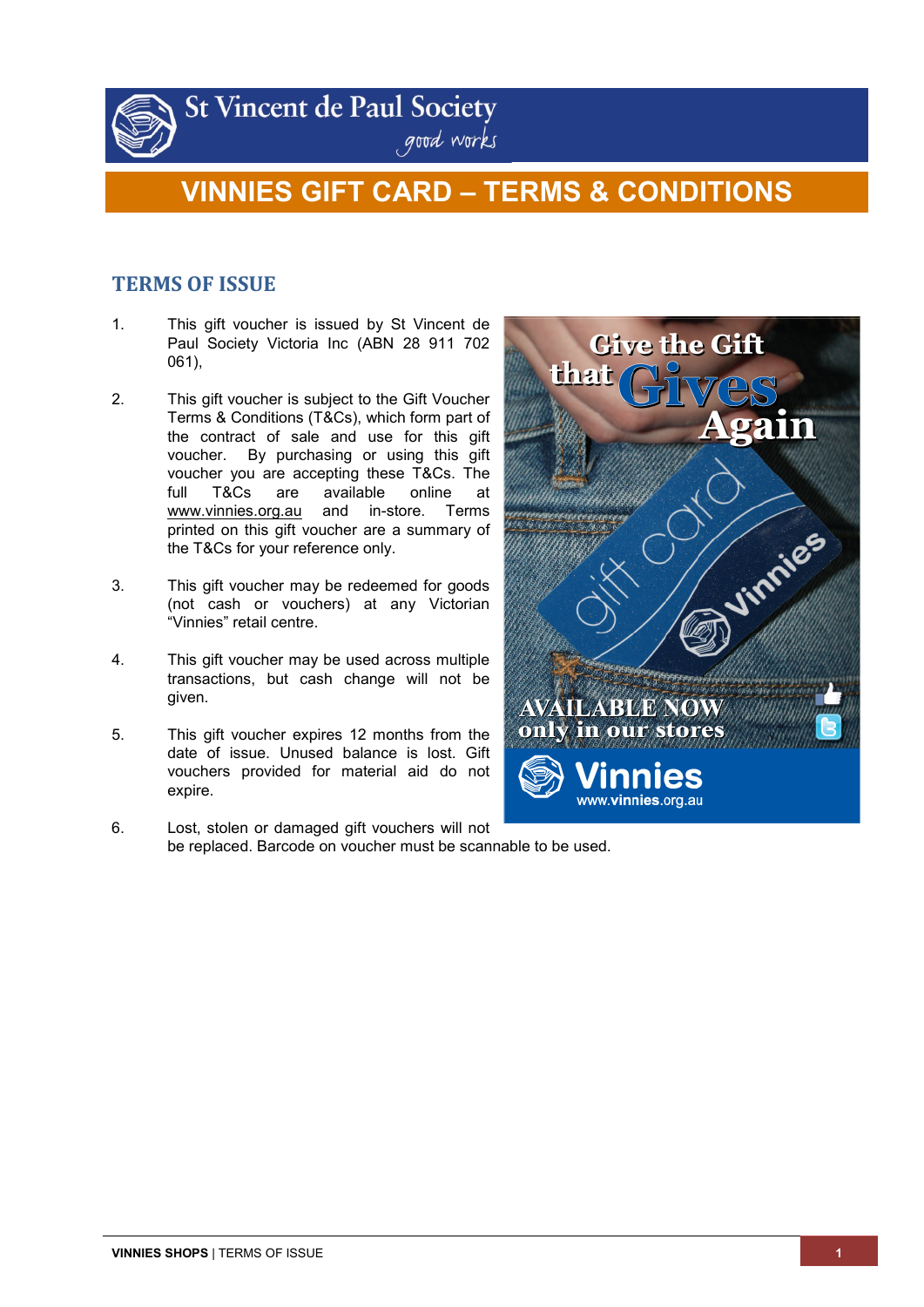## **GIFT VOUCHER TERMS & CONDITIONS**

#### **1. Who issues the gift voucher?**

1.1 Gift vouchers are issued by St Vincent de Paul Society Victoria Inc (ABN 28 911 702 061) of 43 Prospect Street, Box Hill, Victoria 3128, herein referred to as "we" or "us".

#### **2. Subject to these terms & conditions**

- 2.1 Gift vouchers are issued subject to these terms and conditions.
- 2.2 These terms and conditions form part of the legally binding contract arising:
	- (a) between us and the original purchaser when a gift voucher is purchased; and
	- (b) between us and the bearer when the bearer redeems a gift voucher.

#### **3. Who can redeem gift vouchers?**

- 3.1 Gift vouchers are transferable from the original purchaser.
- 3.2 Gift vouchers may be redeemed by the bearer.

#### **4. Where can gift vouchers be redeemed?**

- 4.1 Gift vouchers may be redeemed in any Victorian "Vinnies" retail centre.
- 4.2 Gift vouchers may not be redeemed outside Victoria.
- 4.3 We reserve the right to open new "Vinnies" retail centres, close existing "Vinnies" retail centres or change the opening hours of "Vinnies" retail centres in our absolute discretion. Such changes do not entitle you to return gift vouchers for a refund.

#### <span id="page-1-0"></span>**5. When can gift vouchers be redeemed?**

- 5.1 Gift vouchers may be redeemed within 12 months of the date of issue.
- 5.2 Gift vouchers expire 12 months from the date of issue and after that time we will no longer honour them. Unused balances will not be refunded. Gift vouchers provided for material aid do not expire.
- 5.3 The gift voucher will state one or both of the date of issue or the expiry date.

#### **6. How can gift vouchers be redeemed?**

- 6.1 Gift vouchers may be redeemed in multiple transactions. Where the redeemed value is less than the value on the gift voucher, the remaining value will be available for use in later transactions (subject to clause [5\)](#page-1-0). The remaining value will not be displayed or noted on the gift voucher itself.
- 6.2 Gift vouchers may be combined with other payment means (for example cash, credit card, EFTPOS or other gift vouchers) in a single transaction.
- 6.3 Gift vouchers can be redeemed for goods only.
- 6.4 Gift vouchers cannot be redeemed for cash or for new vouchers.
- 6.5 Gift vouchers cannot be returned for a refund, reloaded, consolidated to a new gift voucher or split into multiple gift vouchers.